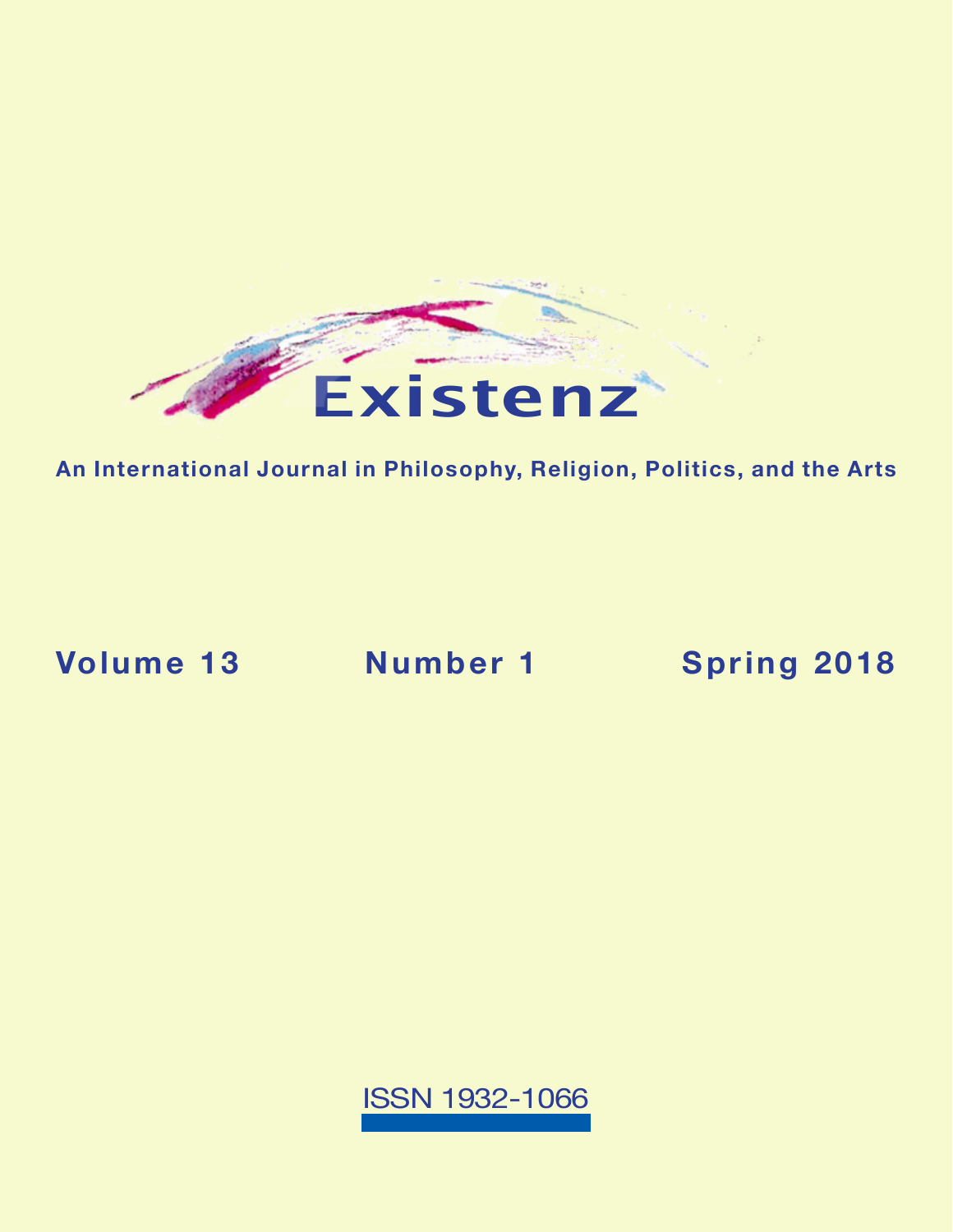## $T$  **a** BLE OF CONTENTS **Volume 13/1, Spring 2018**

| <b>Editor's Introduction</b>                                                     |              |
|----------------------------------------------------------------------------------|--------------|
| <b>Helmut Wautischer</b><br>Sonoma State University                              | iii          |
|                                                                                  |              |
| Gerhard G. Knauss                                                                | $\mathbf{1}$ |
| <b>Saarland University, Germany</b>                                              |              |
| <b>Subject-Object Division in Jaspers, Schopenhauer, and Nishida</b>             |              |
| <b>Gerhard G. Knauss</b>                                                         | 12           |
| <b>Saarland University, Germany</b>                                              |              |
| <b>Toward a Holistic Interpretation of Karl Jaspers' Philosophy</b>              |              |
| <b>Endre Kiss</b>                                                                | 19           |
| Eötvös Loránd University of Budapest, Hungary                                    |              |
| <b>Transcendence and Immanence, West and East: A Case of Japanese Divinity</b>   |              |
| Tomoko Iwasawa                                                                   | 24           |
| Reitaku University at Chiba, Japan                                               |              |
| <b>The Religion of Existence</b>                                                 |              |
| Noreen Khawaja                                                                   | 31           |
| <b>Yale University</b>                                                           |              |
| <b>Kierkegaard and Asceticism</b><br><b>Antony Aumann</b>                        | 39           |
| Northern Michigan University                                                     |              |
| The Religion of Co-Existence: Buber and Jaspers on the Mutuality of Authenticity | 44           |
| Sara L. H. Shady<br><b>Bethel University</b>                                     |              |
| Sin as Alienation: On Khawaja's Interpretation of Kierkegaard                    |              |
| Dawn Eschenauer Chow<br>University of Chicago                                    | 50           |
| The Role of Conversion in The Religion of Existence                              |              |
| Ryan S. Kemp<br><i><b>Wheaton College</b></i>                                    | 56           |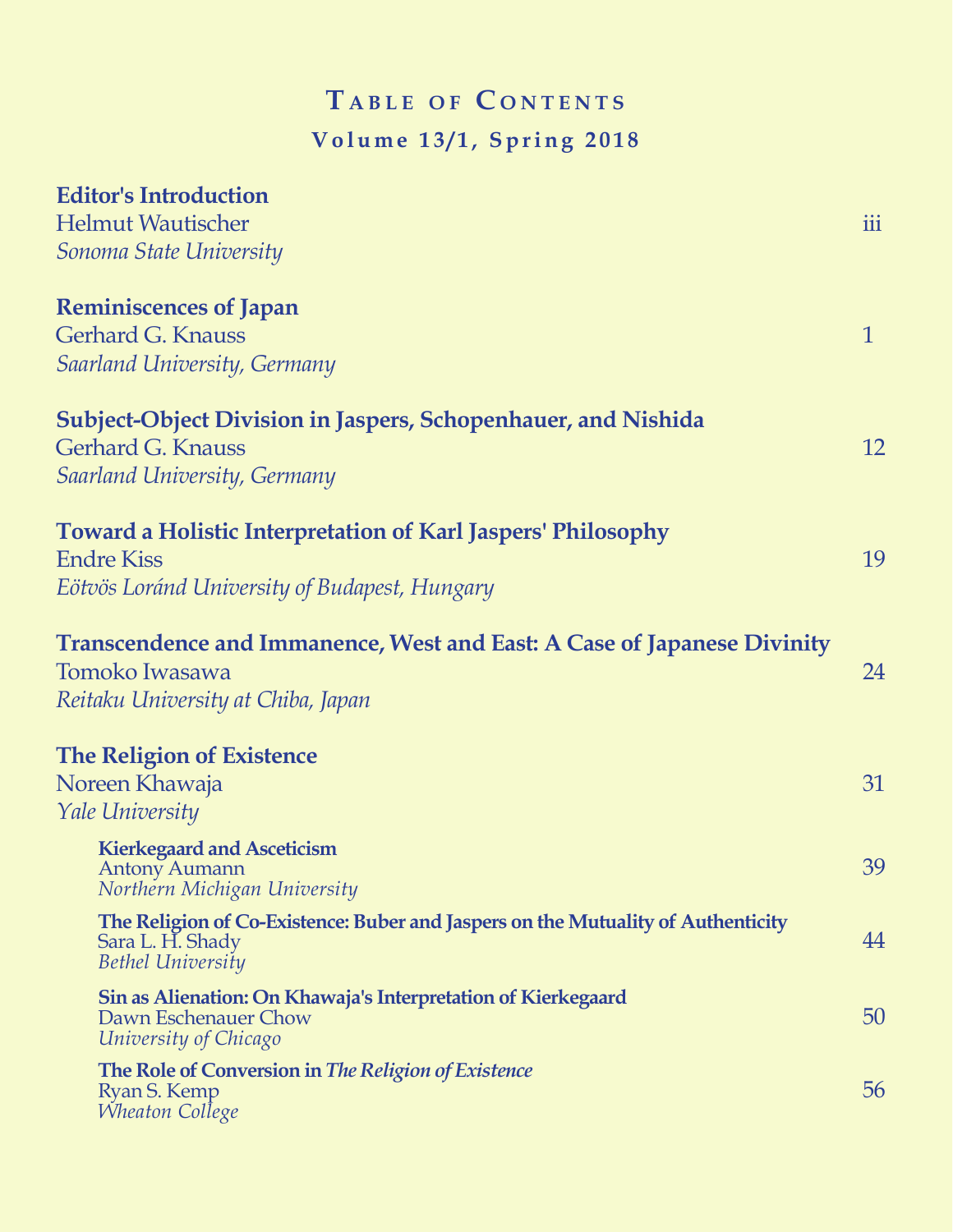## EDITOR'S INTRODUCTION

*Perspectives on Japan, Existentiality, and Religion* is the first issue in a series of upcoming volumes that includes contributions presented at the Eighth International Jaspers Conference, held in conjunction with the XXIV World Congress of Philosophy, Beijing 2018. Two of the essays are by a former student of Karl Jaspers. Gerhard Knauss (Saarland University, Germany) describes the circumstances that led to his appointment at a renowned university in Japan due to the recommendation of his dissertation advisor Jaspers. In the second essay, Knauss provides a critical assessment of the logical feasibility of Jaspers' concept of the encompassing in light of the division between subject and object that, in Knauss' recollection, Jaspers had treated always as an indubitable fact. Endre Kiss (Eötvös Loránd University of Budapest, Hungary) highlights three typological characteristics in Jaspers' philosophy: juxtaposing the philosophical creation of meaning to existentiality, a supportive relation between science and philosophy, and philosophical perspectivism. This broad range of philosophizing poses a serious challenge to find an adequate typological place for Jaspers' philosophy. Tomoko Iwasawa (Reitaku University at Chiba, Japan) discusses the etymology of Japanese terminology related to transcendence and applies it for interpreting an ancient sexennial Japanese ritual dating back to the fourteenth century and most recently had been celebrated in 2016. Iwasawa compares these Japanese concepts with core terminology related to Jaspers' philosophy and demonstrates similarities in them.

The Author Meets Critics session held at the 2018 APA Central Division meeting in Chicago was organized and chaired by Jill Graper Hernandez (University of Texas, San Antonio). A videotaped version of the session is at https://youtu.be/7IG89Es2ZcY. Noreen Khawaja (Yale University) responded to four critics of her book *The Religion of Existence* (University of Chicago Press, 2016). Three of the critics viewed the text from a Kierkegaardian perspective, Antony Aumann (Northern Michigan University), Dawn Eschenauer Chow (University of Chicago), and Ryan Kemp (Wheaton College), while Sara Shady (Bethel University) offered a broader existentialist interpretation of the book that is inclusive of Martin Buber and Karl Jaspers.

[Viewable on YouTube](https://youtu.be/7IG89Es2ZcY)

Helmut Wautischer Editor-in-Chief